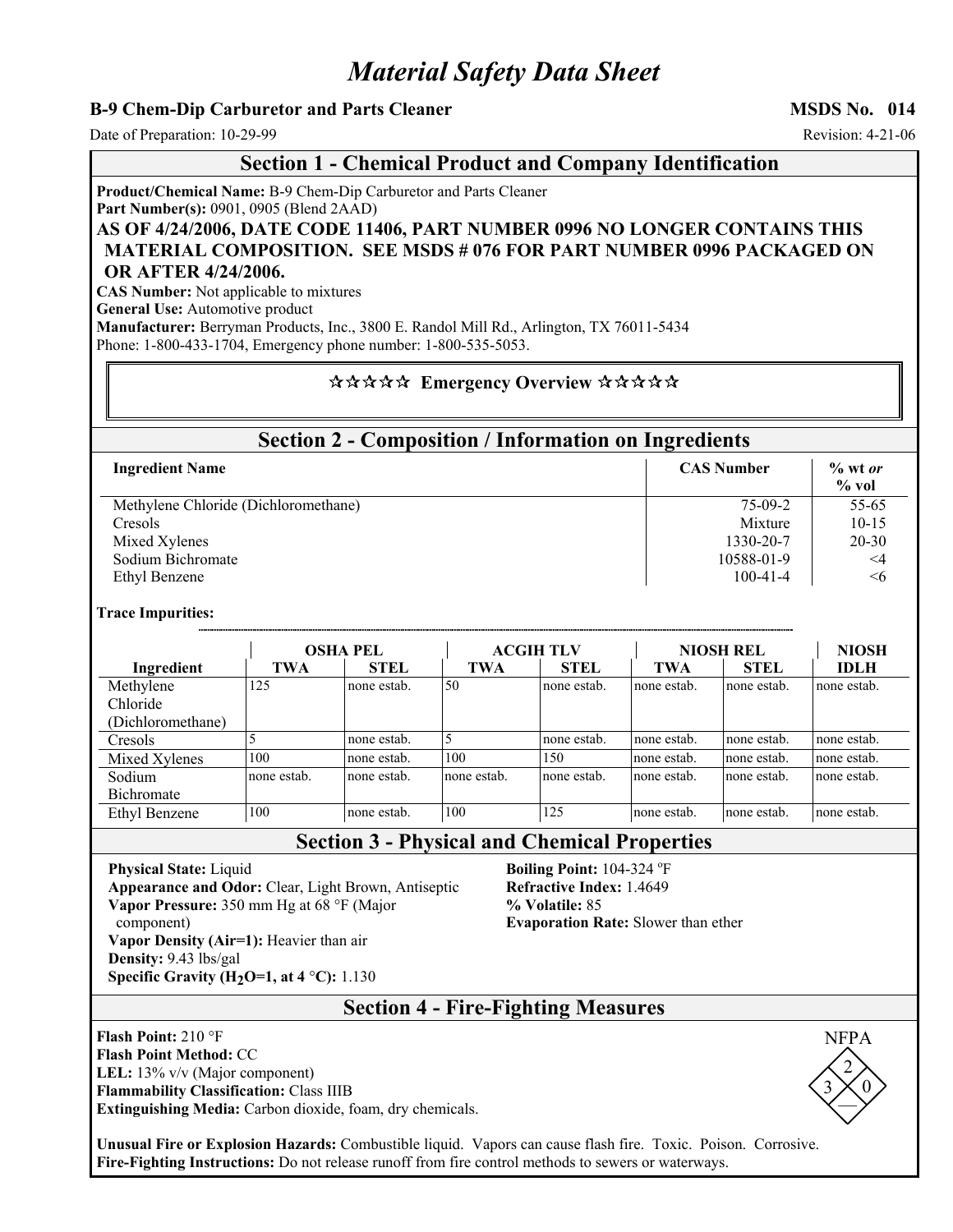### **MSDS No. 014** B-9 Chem-Dip Carburetor and Parts Cleaner Revision: 4-21-06

**Fire-Fighting Equipment:** Wear self-contained breathing apparatus pressure demand, MSNA/OSHA (approved or equivalent) ad full protective gear. Use water spray to keep fire-exposed containers cool.

## **Section 5 - Stability and Reactivity**

**Stability:** B-9 Chem-Dip Carburetor and Parts Cleaner is stable at room temperature in closed containers under normal storage and handling conditions.

**Polymerization:** Hazardous polymerization cannot occur.

**Chemical Incompatibilities & Conditions to Avoid:** Isolate from oxidizers, heat, sparks, electric equipment and open flame. May be corrosive to aluminum, magnesium, titanium and their alloys.

**Hazardous Decomposition Products:** Thermal oxidative decomposition of B-9 Chem-Dip Carburetor and Parts Cleaner can produce carbon monoxide, carbon dioxide, chlorine containing gases and hydrogen chloride.

## **Section 6 - Health Hazard Information**

## **Potential Health Effects**

**Primary Entry Routes:** Skin, dermal, inhalation and ingestion.

**Target Organs:** Eyes, skin, respiratory system, CNS, liver and kidneys.

**Acute Effects:** May cause irritation to the eyes, skin, nose, throat and respiratory system. Nausea, headache, light-headedness, dizziness, and dermatitis. Burns and severe corneal damage may occur if direct contact with skin and eyes. Harmful or fatal if swallowed.

**Carcinogenicity:** IARC, NTP, and OSHA list Hexavalent Chromium as a carcinogen.

**Chronic Effects:** May affect liver, kidneys or central nervous system. Can cause nervous system depression. Potential cancer hazard.

### **Emergency and First Aid Procedures**

**Inhalation:** Remove to fresh air. If not breathing, give artificial respiration. Get medical attention immediately.

**Eye Contact:** Immediately flush eyes with plenty of water. Get medical attention, IMMEDIATELY.

**Skin Contact:** Immediately wash skin with soap and plenty of water. Remove contaminated clothing. Get medical attention if symptoms occur. Wash clothing before reuse.

**Ingestion:** GET MEDICAL ATTENTION IMMEDIATELY. Do not induce vomiting.

*After first aid, get appropriate in-plant, paramedic, or community medical support.* 

# **Section 7 - Spill, Leak, and Disposal Procedures**

**Spill /Leak Procedures:** Eliminate all sources of ignition. Stop spill at source. Wear appropriate personal protective equipment (Sec. 8). Contain the spill to facilitate cleanup with absorbent. Use non-sparking tools and equipment. Transfer to disposal containers.

**Containment:** For large spills, dike far ahead of liquid spill for later disposal. Do not release into sewers or waterways.

**Disposal:** Contact your supplier or a licensed contractor for detailed recommendations. Follow applicable Federal, state and local regulations.

**Regulatory Requirements:** Follow applicable OSHA regulations (29 CFR 1910.120).

## **Section 8 - Exposure Controls / Personal Protection**

**Ventilation:** Provide general or local exhaust ventilation systems to maintain airborne concentrations below OSHA PELs (Sec. 2). Local exhaust ventilation is preferred because it prevents contaminant dispersion into the work area by controlling it at its source.

**Respiratory Protection:** Seek professional advice prior to respirator selection and use. Follow OSHA respirator regulations (29 CFR 1910.134) and, if necessary, wear a MSHA/NIOSH-approved respirator. Select respirator based on its suitability to provide adequate worker protection for given working conditions, level of airborne contamination, and presence of sufficient oxygen. For emergency or nonroutine operations (cleaning spills, reactor vessels, or storage tanks), wear an SCBA. *Warning! Air-purifying respirators do not protect workers in oxygen-deficient atmospheres.* If respirators are used, OSHA requires a written respiratory protection program that includes at least: medical certification, training, fit-testing, periodic environmental monitoring, maintenance, inspection, cleaning, and convenient, sanitary storage areas.

**Protective Clothing/Equipment:** Wear chemically protective gloves, boots, aprons, and gauntlets to prevent prolonged or repeated skin contact. Wear protective eyeglasses or chemical safety goggles, per OSHA eye- and face-protection regulations (29 CFR 1910.133). Contact lenses are not eye protective devices. Appropriate eye protection must be worn instead of, or in conjunction with contact lenses.

**Safety Stations:** Make emergency eyewash stations, safety/quick-drench showers, and washing facilities available in work area. **Contaminated Equipment:** Separate contaminated work clothes from street clothes. Launder before reuse. Remove this material from your shoes and clean personal protective equipment.